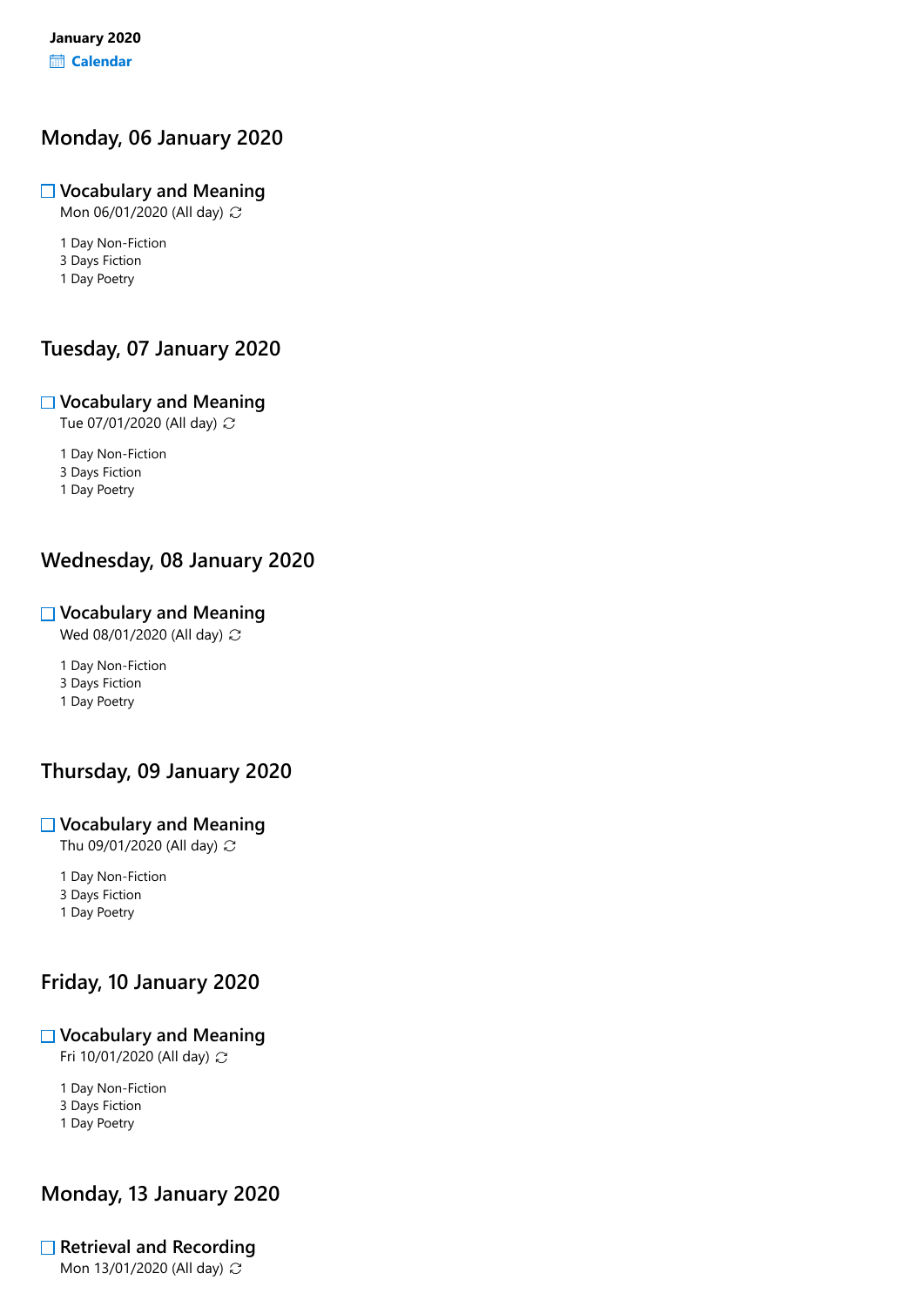2 Days Non-Fiction 3 Days Fiction

# Tuesday, 14 January 2020

#### $\Box$  Retrieval and Recording

Tue 14/01/2020 (All day)

2 Days Non-Fiction 3 Days Fiction

## Wednesday, 15 January 2020

#### $\Box$  Retrieval and Recording

Wed 15/01/2020 (All day)  $\mathbb{C}$ 

2 Days Non-Fiction 3 Days Fiction

## Thursday, 16 January 2020

#### $\Box$  Retrieval and Recording

Thu 16/01/2020 (All day)  $,$ 

2 Days Non-Fiction 3 Days Fiction

## Friday, 17 January 2020

#### $\Box$  Retrieval and Recording

Fri 17/01/2020 (All day)

2 Days Non-Fiction 3 Days Fiction

## Monday, 20 January 2020

#### $\Box$  Inference

Mon 20/01/2020 16:00-16:30  $\degree$ 

3 Days Fiction 1 Day Non-fiction

1 Day Poetry

# Tuesday, 21 January 2020

#### $\Box$  Inference

Tue 21/01/2020 16:00-16:30 C

3 Days Fiction 1 Day Non-fiction 1 Day Poetry

## Wednesday, 22 January 2020

# $\Box$  Inference

Wed 22/01/2020 16:00-16:30 C